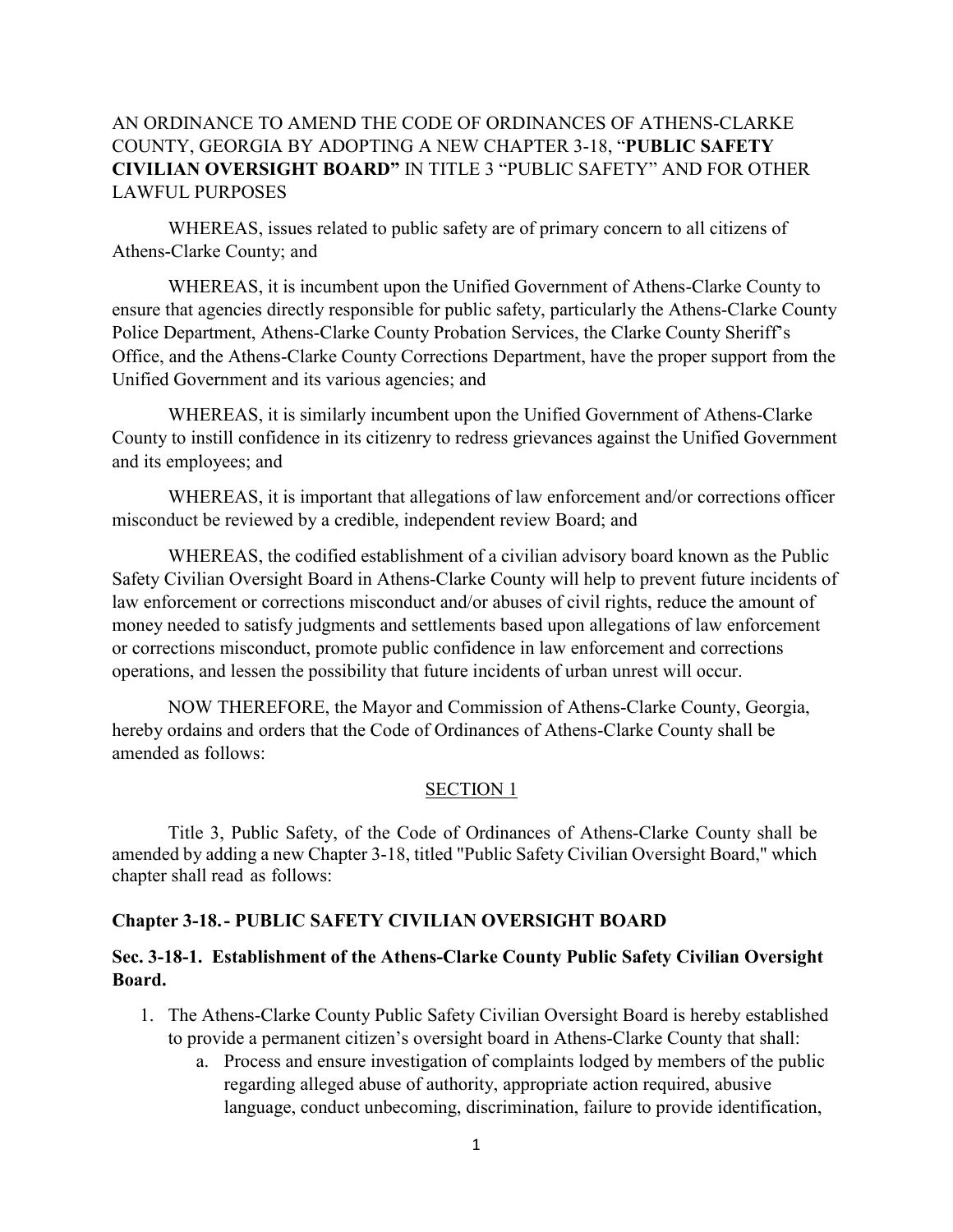false arrest, false imprisonment, harassment, use of excessive force, misconduct, retaliation, serious bodily injury, violation of department standard operation procedures, and/or death that is alleged to be the result of the actions of a sworn employee of the Athens-Clarke County Police Department, Athens-Clarke County Probation Services, the Clarke County Sheriff's Office, or the Athens-Clarke County Corrections Department; and

- b. Review, evaluate, and make recommendations regarding policies and procedures of the Athens-Clarke County Police Department, Athens-Clarke County Probation Services, the Clarke County Sheriff's Office, and the Athens-Clarke County Corrections Department.
- 2. The Public Safety Civilian Oversight Board's initial duty upon creation shall be to prepare and submit a recommendation to the Government Operations Committee for review and approval, at the discretion of the Government Operations Committee, detailing (i) recommended staffing levels that the Board deems necessary to complete its work; (ii) the duties, qualifications, and responsibilities of the Public Safety Civilian Oversight Auditor/Monitor who shall support the Board, bearing in mind that the Board may recommend a role and/or title other than that of "Auditor/Monitor," which is merely being used as a placeholder at this time; and (iii) policies and procedures that shall apply to the operations of the Board.
- 3. Both the Public Safety Civilian Oversight Board and the Public Safety Civilian Oversight Auditor/Monitor shall report to and be subject to appointment and/or removal by the Mayor and Commission of Athens-Clarke County.
- 4. The jurisdiction of the Public Safety Civilian Oversight Board shall extend only to complaints against sworn law enforcement and/or correctional officers with respect to alleged abuse of authority, appropriate action required, abusive language, conduct unbecoming, discrimination, failure to provide identification, false arrest, false imprisonment, harassment, use of excessive force, misconduct, retaliation, serious bodily injury, violation of department written directives and/or standard operation procedures, and/or death that is alleged to be the result of the actions of a sworn law enforcement and/or correctional officer.

# **Sec. 3-18-2. Definitions.**

The following words and phrases as used in this chapter shall have or include the following meanings:

*Abuse of authority* shall mean using their authority as an Officer to abuse, harass, oppress, or persecute any person.

*Appropriate action required* shall mean that employees shall respond in an appropriate manner to all situations by:

(a) Being considerate of the rights, feelings, and interests of all persons;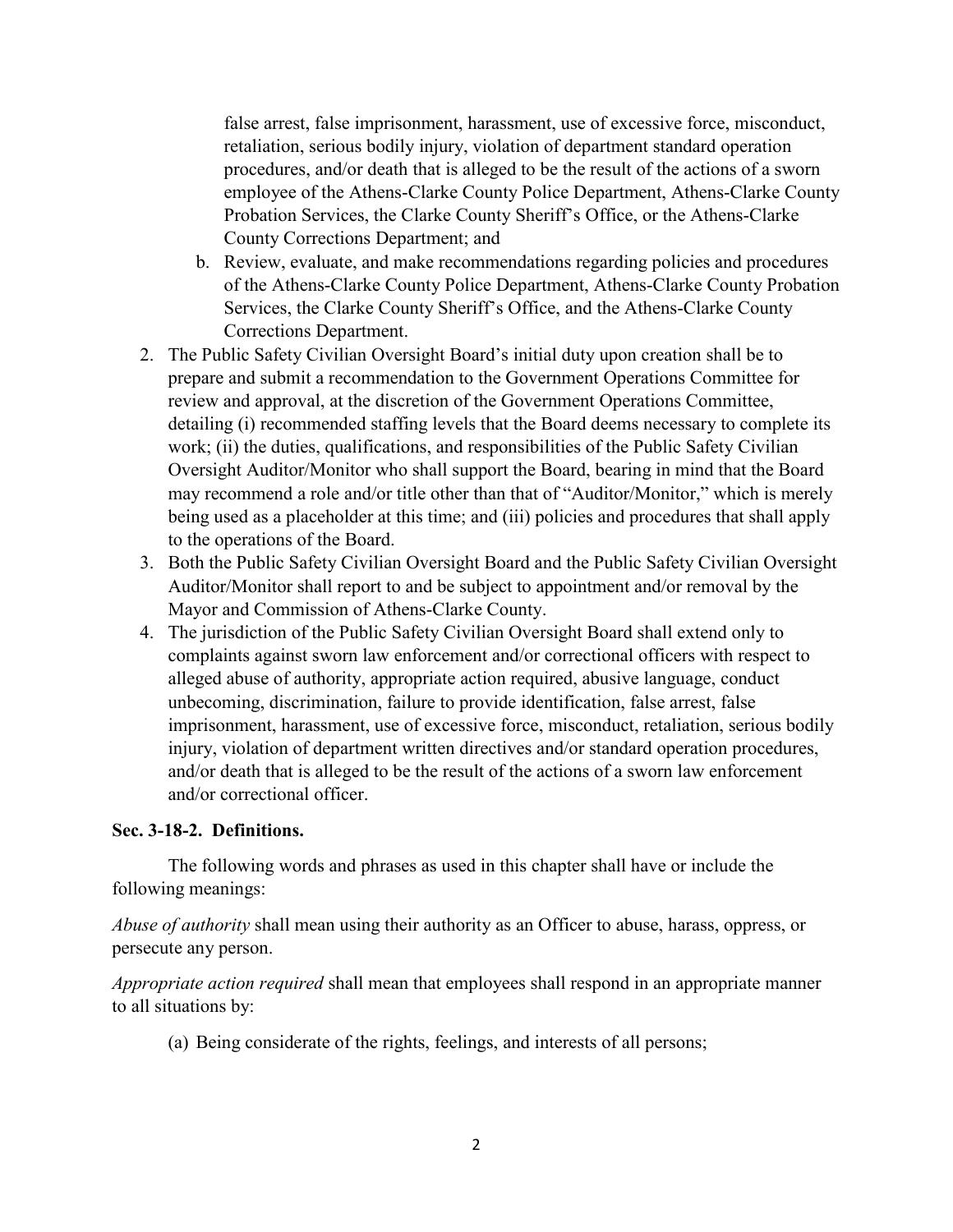- (b) Taking action in each situation to provide the necessary and appropriate service based on established case law and department policy and ensuring proper notification of the proper superiors or supervisors when indicated by the circumstances; and/or
- (c) Requesting the assistance of supervisors when the appropriate action required is unclear or not possible given the circumstances, or not within the scope of authority of the employee of whom such action was requested. Conversely, a supervisor will not direct a subordinate employee to undertake an action that is not within the scope of the supervisor's authority.

*Abusive language* shall mean harsh, violent, profane, or derogatory language that would demean the dignity of an individual and that shall include profanity and racial, ethnic, or sexist slurs.

*Conduct Unbecoming* shall mean that employees shall not act in an official or private capacity in a manner that shall bring discredit upon their respective department or themselves. Employee misconduct includes but is not limited to engaging in offensive, unprofessional, lewd, and/or unethical behavior toward the public, inmates/detainees, fellow employees, and/or supervisory personnel.

*Discrimination* shall mean actions or decisions affected by prejudice of gender, race, color, religion, sexual orientation, social class, position or standing in the community, or political belief.

*Discriminatory references* shall mean reference to any person in a derogatory manner because of their gender, race, color, religion, sexual orientation, social class, position or standing in the community, or political preference.

*Excessive force* shall mean the use of more force than is reasonable and necessary based on established case law and department policy to affect an arrest, prevent an escape, necessarily restrict the movement of a prisoner, defend himself or another from physical assault, or to accomplish other lawful objectives.

*Failure to provide identification* shall mean failure to provide name and badge number upon request while on duty or performing their official duties provided that time, circumstances, and safety considerations allow for such identification.

*False arrest* shall mean arrest by an Officer of a person that is inconsistent with established criminal arrest and detention procedures. *False imprisonment* shall mean the unlawful detention of the person of another that is inconsistent with established investigatory stop case law.

*Harassment* shall mean a course of unwanted, unwelcomed, and uninvited behavior that has no law enforcement or public safety purpose and is done with the intent of annoying, demeaning, threatening, intimidating, alarming, or putting a person in fear of their safety.

*Officers* shall mean all Athens-Clarke County Police Department, Athens-Clarke County Probation Services, Clarke County Sheriff's Office, and Athens-Clarke County Corrections Department officers certified by the Georgia Peace Officer Standards and Training (POST) Council.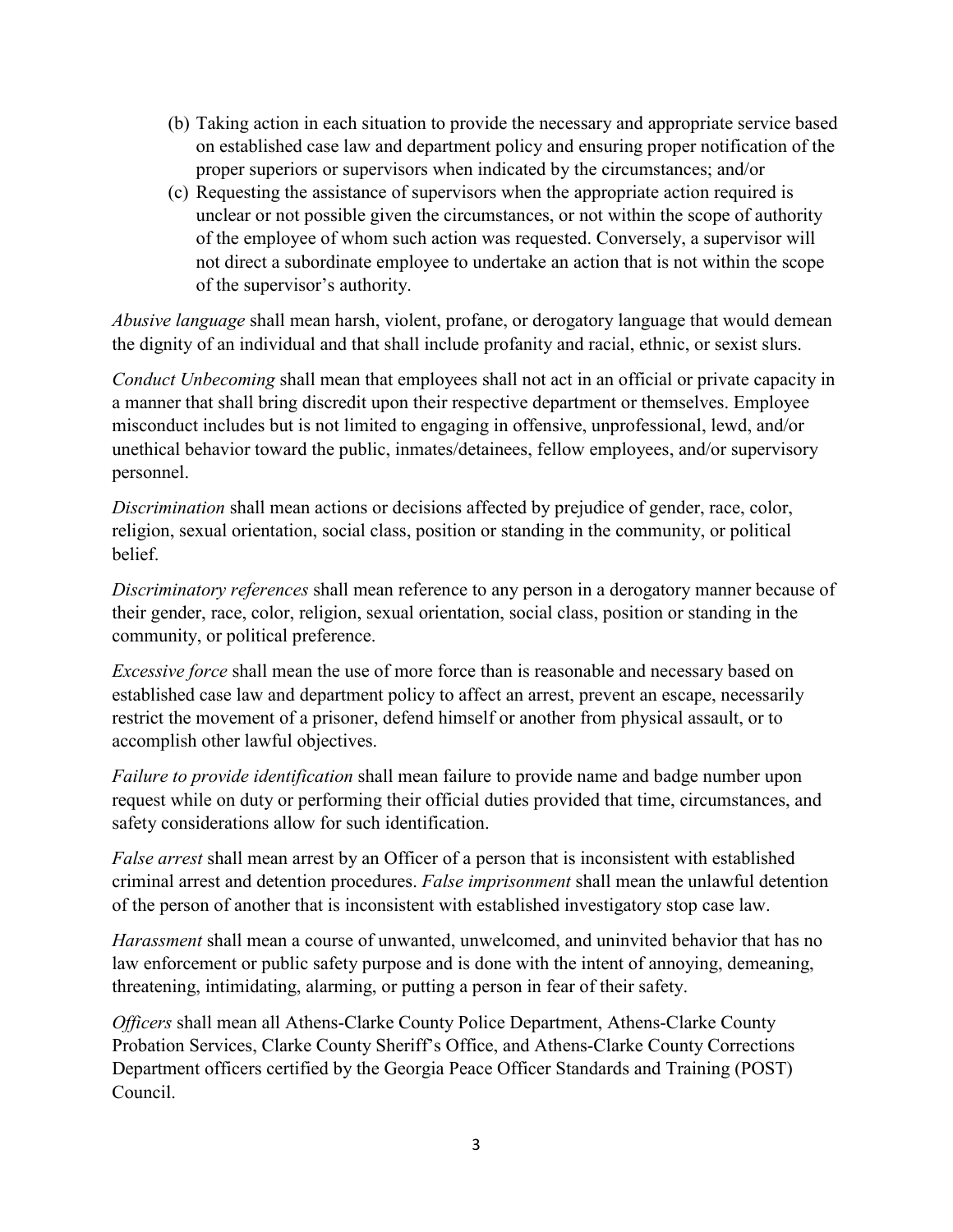*Reconsideration* shall mean a process that allows a citizen or Officer to request a review of a panel decision to the full board in limited circumstances. The granting of reconsideration is within the discretion of the Board.

*Retaliation* shall mean the act of interfering, harassing, or intimidating a person who filed a complaint, attempted to file a complaint, expressed a desire to file a complaint, or participated in the investigation of a complaint. This does not prohibit legitimate criminal investigation from continuing simply because a complaint has been filed.

# **Sec. 3-18-3. Powers and Duties of the Public Safety Civilian Oversight Board.**

- 1. The Public Safety Civilian Oversight Board shall advise the Mayor and Commission, the Chief of Police, the Chief Probation Officer, the Clarke County Sheriff, and the Warden on policies and actions of the Athens-Clarke County Police Department, Athens-Clarke County Probation Services, the Clarke County Sheriff's Office, and the Corrections Department with the purpose of improving the ability of Officers to carry out their duties and to improve the relationship between their respective departments and the community.
- 2. The Public Safety Civilian Oversight Board shall have the power to review closed law enforcement and corrections investigations and make recommendations as necessary.
- 3. The Public Safety Civilian Oversight Board shall have full discretion to select appropriate individual incidents to review and broader issues to study that may be of concern to the community, the Police Department, Probation Services, the Sheriff's Office, Corrections, and/or the Mayor and Commission; provided, however, that the Public Safety Civilian Oversight Board shall, to the best extent possible, minimize duplication of effort between the Board and any other existing agencies that have jurisdiction over the same matters. The Mayor and Commission, the Manager, the Chief of Police, the Chief Probation Officer, the Sheriff, and the Warden shall ensure that all such agencies cooperate to the greatest extent legally and procedurally appropriate in the performance of their respective activities, studies, and operations.
- 4. The Public Safety Civilian Oversight Board may initiate studies upon request to the Board by any member of the public, the Police Department, Probation Services, the Sheriff's Office, or the Corrections Department or at the Board's own discretion. The Public Safety Civilian Oversight Board may review specific complaints or incidents of misconduct against individual Officers, including those involving language related to race, ethnicity, religion, gender, sexual orientation, or disability.
- 5. The Public Safety Civilian Oversight Board, at its discretion, may make specific recommendations at any time and shall issue a public report summarizing its activities and recommendations not less than once a year to the Mayor and Commission, the Chief of Police, the Chief Probation Officer, the Sheriff, the Warden, and the Manager. The Public Safety Civilian Oversight Board shall make copies of the report available to the public.
- 6. No finding or recommendation of the Public Safety Civilian Oversight Board shall be based solely upon an unsworn complaint or statement, nor shall prior unsubstantiated,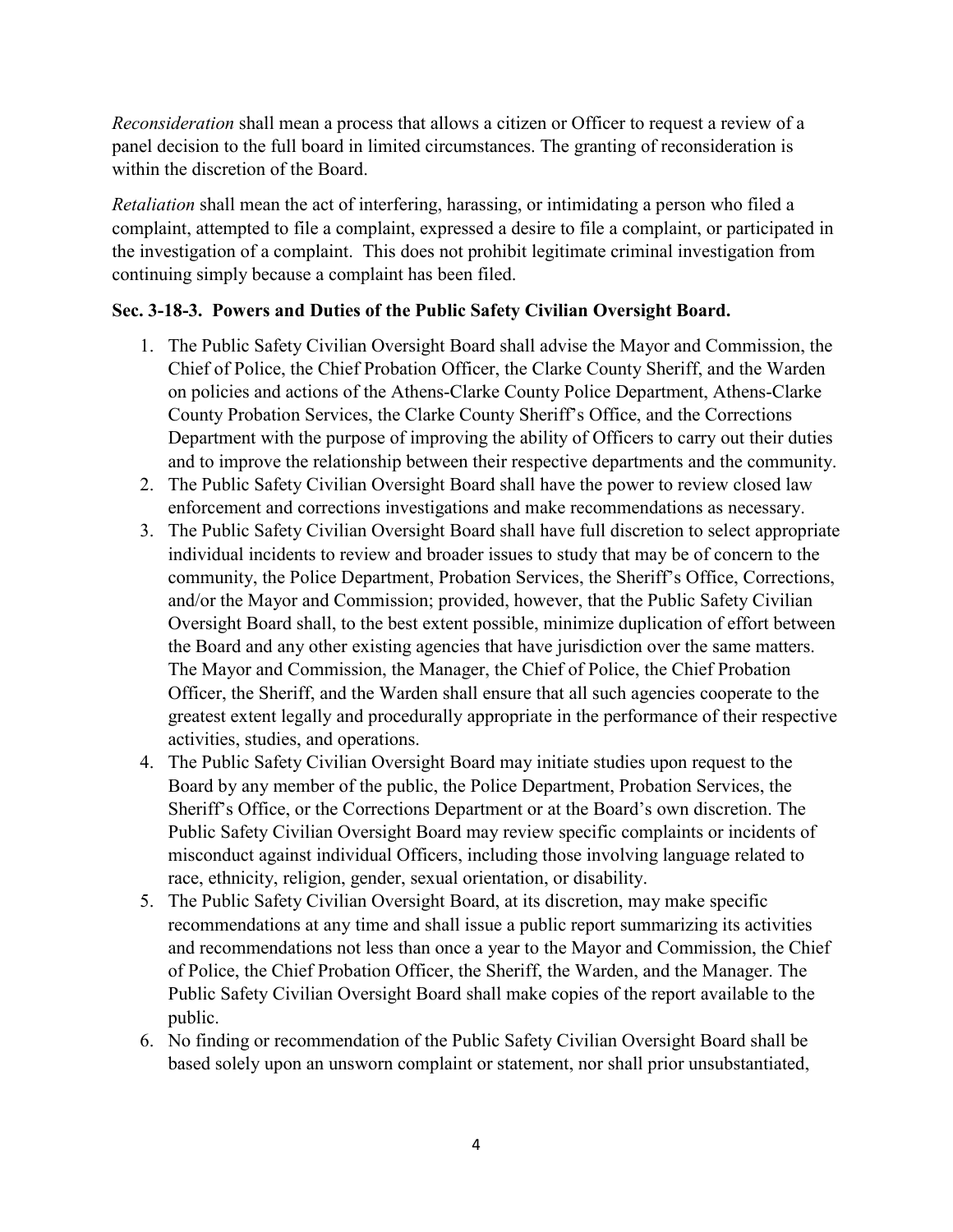unfounded, or withdrawn complaints be the sole basis for any such finding or recommendation.

- 7. The Public Safety Civilian Oversight Board shall acknowledge receipt of complaints filed by individuals alleging Officer misconduct within ten business days of receiving any such complaint. Such response shall indicate whether, in the exercise of its discretion, the Board shall study the allegations made, not study them, or request additional information to enable the Board to make a decision on its options.
- 8. The Public Safety Civilian Oversight Board shall have the responsibility of informing the public about the Board and its duties and shall develop and administer an ongoing program for the education of the public regarding the provisions of this chapter.
- 9. Public Safety Civilian Oversight Board members are encouraged to participate in a minimum of three community outreach activities each calendar year.
- 10. The Public Safety Civilian Oversight Board shall have the power to recommend that the Chief of Police, the Chief Probation Officer, the Sheriff, and/or the Warden take certain actions:
	- a. The Public Safety Civilian Oversight Board may recommend general reforms (such as changes in training, changes in the preservation of records, changes in counseling available to Officers) or specific actions directed at individual Officers (including, but not limited to, hiring, firing, promotion, demotion, punishment, or commendation.
	- b. Provided, however, that the Chief of Police, the Chief Probation Officer, the Warden, the Sheriff, and the Manager shall retain full and ultimate authority, power, discretion, management prerogatives, and responsibility to set disciplinary policies or take other lawful actions they deem appropriate relative to their respective departments under the provisions of the Code of Athens-Clarke County, Georgia.
	- c. Provided, further, that nothing in this section shall be construed to limit the rights of members of the Police Department, Probation Services, the Sheriff's Office, and/or the Corrections Department with respect to disciplinary action, including but not limited to the right to notice and a hearing, which may be established by any provision of law or otherwise. The provisions of this section shall not be construed to prevent or hinder the investigation or prosecution of members of the Police Department, Probation Services, the Sheriff's Office, and/or the Corrections Department for violations of law by any court of competent jurisdiction, a Federal or State Grand Jury, the United States Attorney for the State of Georgia, the Athens-Clarke County District Attorney, or other authorized officer, agency, or body.
	- d. Neither the Chief of Police, the Chief Probation Officer, the Sheriff, nor the Warden shall accept a recommendation from the Public Safety Civilian Oversight Board that shall punish the same Officer more than once for the same act or omission that constitutes misconduct for which the Officer has already been punished by Athens-Clarke County unless additional evidence is discovered by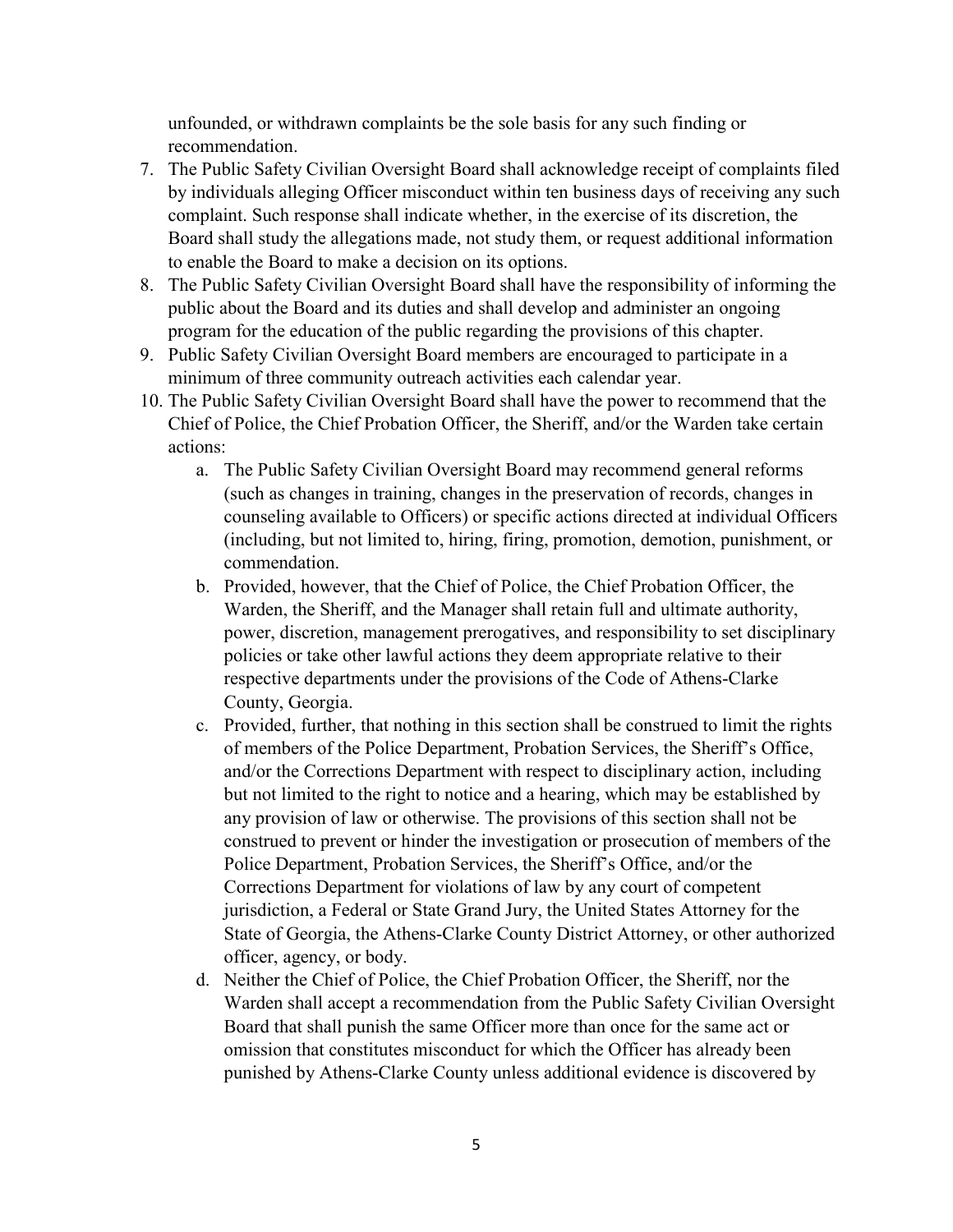the Public Safety Civilian Oversight Board or the Officer's respective department that justifies a modification to the original punishment.

- 11. The Public Safety Civilian Oversight Board and its members shall not have access to or possession of any confidential law enforcement or corrections records or information derived from any such confidential law enforcement or corrections record. However, the Auditor/Monitor *may* be authorized by the Chief of Police, the Chief Probation Officer, the Sheriff, or the Warden to verbally share some confidential information with the Public Safety Civilian Oversight Board. The findings of the Public Safety Civilian Oversight Board as they may relate to conclusions drawn from interviews, study, and review of records, shall remain confidential until the Board officially releases such findings, except that all records of the Public Safety Civilian Oversight Board are subject to the requirements of the Georgia Open Records Act. Any findings and conclusions of the Board will be by majority vote and said vote shall be conducted in public. Said findings will be provided to the Mayor and Commission, the Manager, the Chief of Police, the Chief Probation Officer, the Sheriff, and the Warden within a period of three business days from the date of the vote.
- 12. The Public Safety Civilian Oversight Board shall review reports conducted and completed by the Public Safety Civilian Oversight Auditor‐Monitor, including reports on the number of complaints reviewed/audited and findings, patterns and trends, outreach activities, and recommendations made to the Police Department, Probation Services, the Sheriff's Office, and/or the Corrections Department;
- 13. Evaluate the effectiveness of the Public Safety Civilian Oversight Auditor‐Monitor's office.

# **Sec. 3-18-4. Quorum; voting; meetings.**

- 1. Five members of the Public Safety Civilian Oversight Board shall constitute a quorum for each Board meeting.
- 2. Decisions of the Public Safety Civilian Oversight Board shall be made by vote of a majority of the members present at the meeting.
- 3. The Public Safety Civilian Oversight Board shall use "the preponderance of the evidence" as the standard of proof for all decisions.
- 4. All meetings shall be open to the public, except when, in accordance with the Open Meetings Act, executive sessions are required.
- 5. The latest edition of Roberts' Rules of Order shall determine the order of business at all meetings.

# **Sec. 3-18-5. Membership.**

- 1. The Public Safety Civilian Oversight Board shall consist of nine (9) voting members and five (5) non-voting, ex-officio members. Appointment of the Board shall follow the procedure laid out in the Boards, Authorities, and Commission Handbook. All voting members shall be appointed by majority vote of the Mayor and Commission of Athens-Clarke County. Such members shall be residents of Athens-Clarke County.
	- a. The Six (6) Non-Voting Ex-Officio Members Shall Be: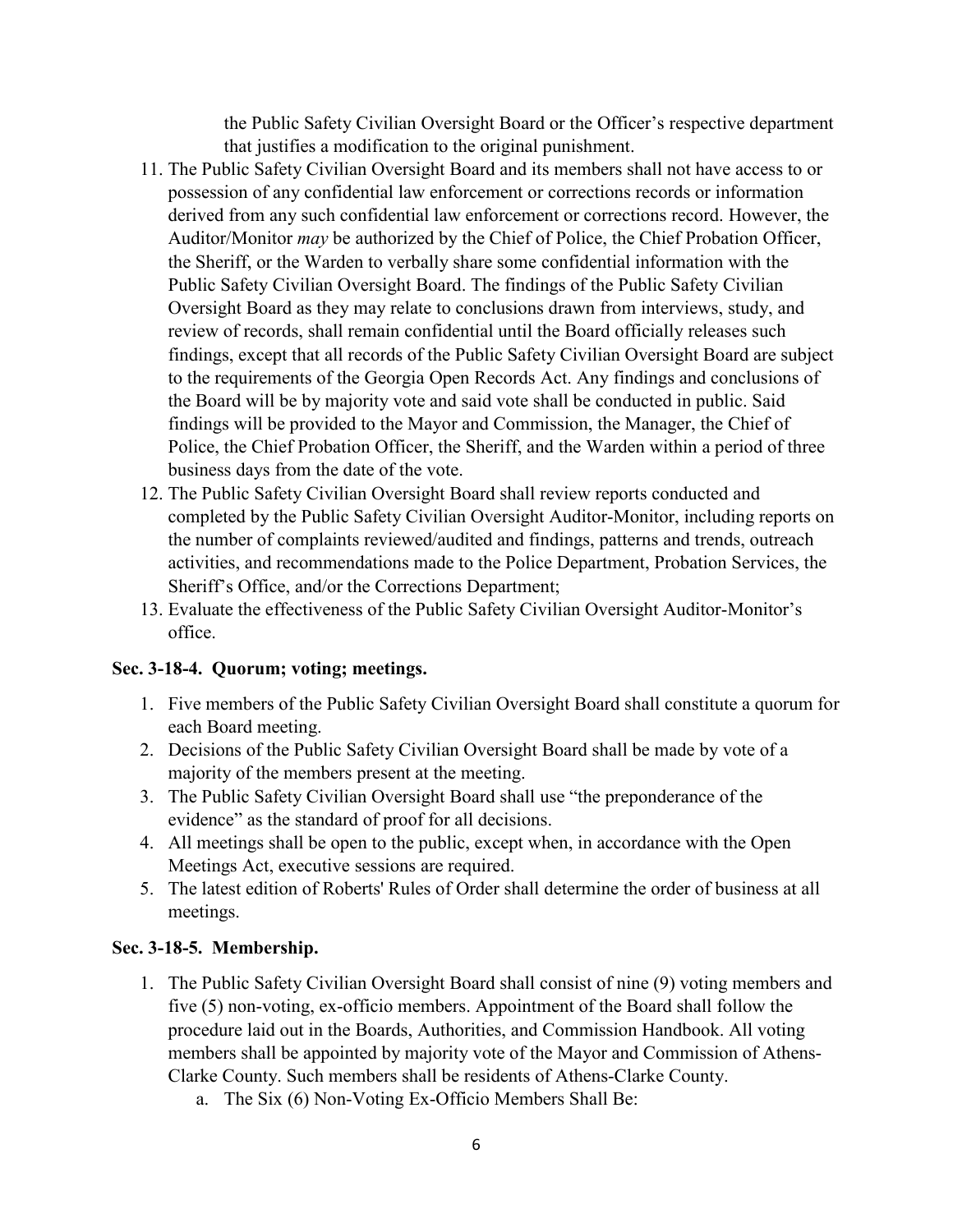- i. The Athens-Clarke County Attorney, or their designee.
- ii. The Chief of Police of the Athens-Clarke County Police Department, or their designee.
- iii. The Sheriff of the Clarke County Sheriff's Office, or their designee.
- iv. The Warden of the Corrections Department, or their designee.
- v. A member of the Athens-Clarke County Commission as appointed by the Mayor.
- vi. The Chief Probation Officer, or their designee.
- 2. In appointing members to the Public Safety Civilian Oversight Board, the Mayor and Commission shall ensure that the Public Safety Civilian Oversight Board's membership reflects a diversity of age, race, socioeconomic status, gender, geographic residence, work experience, and other relevant lived experiences.
- 3. Anyone may apply to serve on the Public Safety Civilian Oversight Board.

# **Sec. 3-18-6. Terms of service of members.**

For the initial term of service, the Mayor and Commission shall designate five (5) members to serve initial four-year terms and four (4) members to serve initial three-year terms. After the initial appointment of members, all members shall be appointed to serve four-year terms.

# **Sec. 3-18-7. Organization; rules; consultations.**

- 1. The Public Safety Civilian Oversight Board shall hold an organizational meeting in January of each year to elect officers and transact any other authorized business. At such meetings and thereafter from time to time on the call of the Chair of the Board, the Board shall adopt and promulgate or amend such bylaws, rules, and regulations as are deemed necessary or convenient to conduct the affairs of the Public Safety Civilian Oversight Board.
- 2. To enable the Board to conduct its work, the Board will work with the Public Safety Civilian Oversight Auditor/Monitor. Additional staff support to the Board may be provided by the Office of the Manager, the Office of the County Attorney, the Office of Operational Analysis, the Athens-Clarke County Police Department, Athens-Clarke County Probation Services, the Clarke County Sheriff's Office, and the Athens-Clarke County Corrections Department upon the request of the Board.

# **Sec. 3-18-8. Officers.**

- 1. The membership of the Public Safety Civilian Oversight Board shall elect the following officers:
	- a. The chair;
	- b. The vice-chair; and
	- c. The secretary.
- 2. Elected officers shall serve one-year terms from the time of their election at the organizational meeting.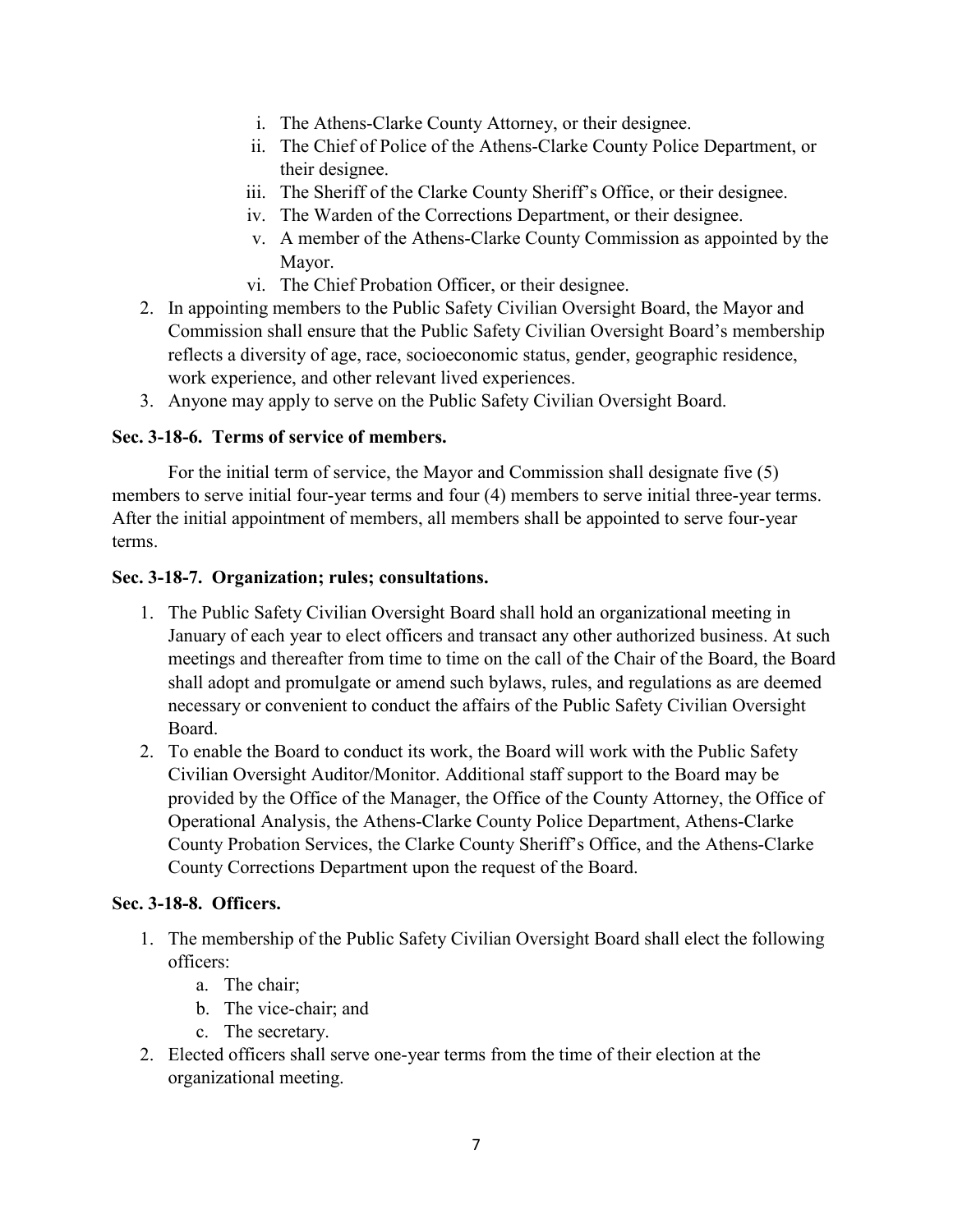# **Sec. 3-18-9. Training.**

Public Safety Civilian Oversight Board members shall receive the training necessary to develop expertise in law enforcement and corrections oversight and community policing, including, but not limited to, the Athens-Clarke County Police Department's Citizens Police Academy, training regarding ordinances governing the Public Safety Civilian Oversight Board, a broad range of law enforcement and corrections practices and procedures, criminal arrest procedures, case law concerning use of force, practices for people in mental health crisis or under the influence of intoxicants, problem-oriented policing, cultural awareness, racial equity, civil rights, the complaint process, investigative procedures, confidentiality requirements, ethics training and public records and public meeting laws. Members shall maintain and further develop their expertise through annual training provided by the Unified Government of Athens-Clarke County.

# **Sec. 3-18-10. Compensation; conflict of interest; removal.**

- 1. Each member of the Public Safety Civilian Oversight Board shall be compensated via a stipend of \$25.00 for each regularly scheduled monthly meeting the member attends in full.
- 2. No member of the Public Safety Civilian Oversight Board shall have a personal or financial interest, direct or indirect, in any contract with the Board or any pending investigation before the Board. Any violation of this provision by a member of this Board shall be grounds for removal pursuant to this section.
- 3. A member of the Public Safety Civilian Oversight Board may be recommended for removal for good cause. Good cause may be found for the following:
	- a. Incompetence,
	- b. Neglect of duty,
	- c. Misconduct,
	- d. Malfeasance, or
	- e. Failure to participate in training requirements.

# **Sec. 3-18-11. Vacancies.**

Any membership vacancies created on the Public Safety Civilian Oversight Board for any reason whatsoever shall be filled by the Mayor and Commission within sixty (60) days to fulfill the remainder of the term.

# **Sec. 3-18-12. Complaint procedure.**

1. Complaints shall be filed in writing and under oath with the Public Safety Civilian Oversight Board no later than one-hundred and eighty (180) days following the date of the alleged infraction. All complaints filed with the Board shall be separately submitted to the Office of Professional Standards within the Athens-Clarke County Police Department, the Chief Probation Officer, the Internal Investigation Group within the Clarke County Sheriff's Office, or the Warden, as applicable, for their review. There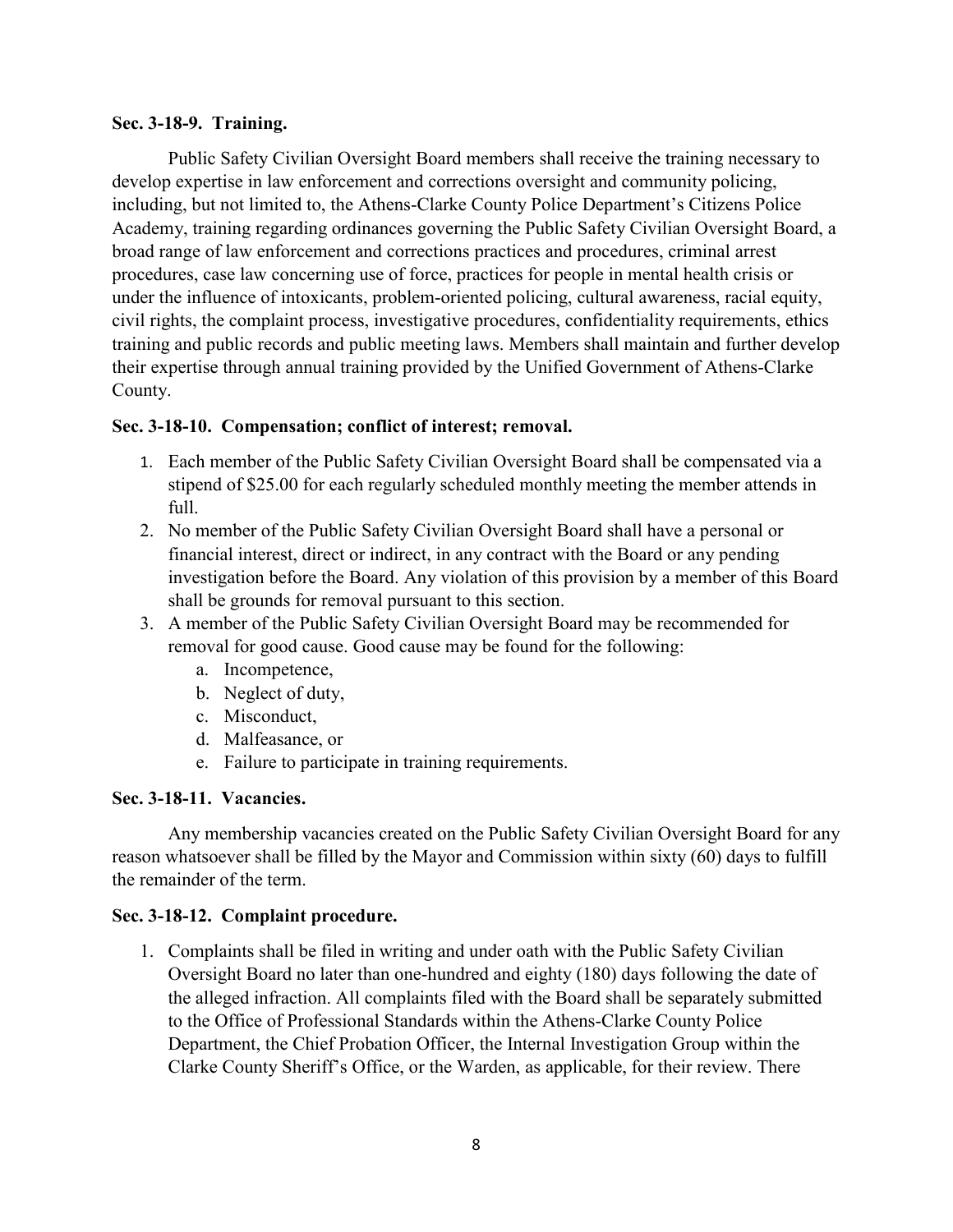shall be no filing fee, and complainants shall be provided any necessary assistance in completing a complaint form.

- 2. Anonymous sources, professing first-hand knowledge of alleged Officer misconduct, shall be allowed to file complaints anonymously when the complainant requests anonymity based upon a credible belief that the complainant will face prosecution or harassment. The determination of whether the request for anonymity is based upon a credible belief of prosecution or harassment shall be within the reasonable discretion of the Auditor-Monitor. However, all information provided to the Public Safety Civilian Oversight Board is subject to the Georgia Open Records Act as codified in O.C.G.A. § 50-18-72, *et seq.*
- 3. An explanation of the Public Safety Civilian Oversight Board's complaint procedures shall be made to all Officers through the issuance of a policy directive and shall be included in the training program for all new Officers.

# **Sec. 3-18-13. Reconsideration.**

- 1. Complainants, affected Officers, the Chief of Police, the Chief Probation Officer, the Sheriff, and the Warden may file a written motion for reconsideration of a Final Finding and Recommendation or Decision of the full Board or Review Panel.
- 2. The full Board, by two thirds vote, may file a written motion for reconsideration of any action by the Chief of Police, the Chief Probation Officer, the Sheriff, or the Warden whereby the written response issued by the Chief of Police, the Chief Probation Officer, the Sheriff, or the Warden disagrees with a finding of fact or a Board recommendation is rejected, held due to a pending internal investigation, or will be implemented with modifications.
	- a. A written motion for reconsideration must be filed within thirty (30) days of the date of the mailing or personal delivery of
		- i. The Final Finding and Recommendation or Decision of the full Board or Review Panel, or
		- ii. Within thirty (30) days of the date of the mailing or personal delivery of the determination of the Chief of Police, the Chief Probation Officer, the Sheriff, or the Warden that a Board recommendation was rejected, held due to a pending internal investigation or will be implemented with modifications.
	- b. The motion for reconsideration must allege newly discovered material, relevant evidence not previously available to the alleged aggrieved party, or material, relevant mistake of fact or law.
	- c. No oral argument is permitted on a motion for reconsideration.
- 3. A motion for reconsideration to the Board may be granted or denied by the Auditor/Monitor, or, if deemed appropriate by the Auditor/Monitor, submitted to the full Board and granted or denied by a majority vote of the full Board. If granted, in the discretion of the Auditor/Monitor, the case may be remanded for additional investigation by the Board's staff and a Final Finding and Recommendation by the Board or submitted, without further investigation, to the full Board for a Final Finding and Recommendation.